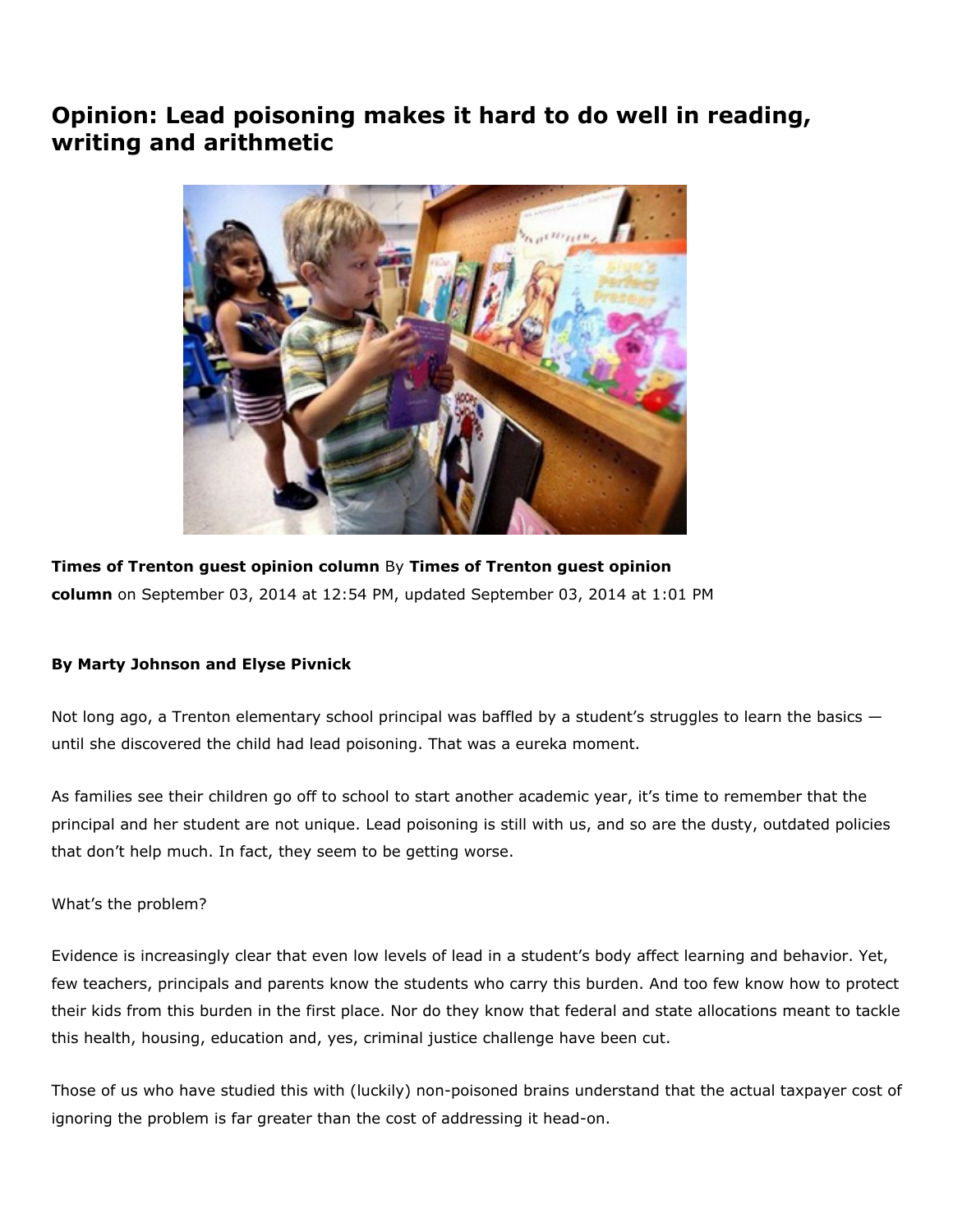Over the last 10 years, Isles has tested nearly 1,600 homes in Trenton for the presence of the hazard of lead. More than half of them are so hazardous that they should not be lived in by children.

Research by the New Jersey Department of Health shows that 24 percent of Trenton kindergarteners entered school with lead poisoning in 2011. Over the past 13 years, it is likely that approximately 40 percent of children in Trenton schools had lead levels that were affecting their ability to learn.

Tragically, educators are too often in the dark, because young students are not required to share their lead screening results when they enroll in school. Or they simply do not get tested at all. As society struggles to find ways to close the achievement gap between poor and wealthier students, ignoring lead poisoning is, well, toxic.

How to prevent it? This is not a hopeless situation. We can prevent lead poisoning, and researchers are finding promising new ways to teach a child who has lead poisoning.

In cities like Trenton, the typical source of lead poisoning is old lead paint, which flakes and turns to nearly invisible lead dust. A child doesn't have to eat paint to get poisoned. She could just crawl along a leadcontaminated floor and then put her hands in her mouth, eat food off the same floor or breathe in the leaded dust.

Until Isles began testing a few years ago, no one was systematically looking at this threat to city children, even though housing codes require homes to be kept in a manner that protects the health, safety and welfare of residents.

Isles has been testing ways to make homes lead-safe at relatively low cost. To date, we have repaired more than 100 homes, typically making them energy-efficient as well as healthy for an average cost of \$6,000 to \$8,000. We are also training people across multiple professions to assess homes for toxins, including lead. While we need to train more people to clean up homes where children live, who should pay for it? In 2011, the state of New Jersey closed its lead hazard control program, which made funds available as loans or grants to building owners who could not afford to make lead-safe repairs. Let's restore the program.

For those students who are poisoned:

· Require lead screening results to be submitted at time of school entry, and make them available to educators in a way that protects a child's privacy.